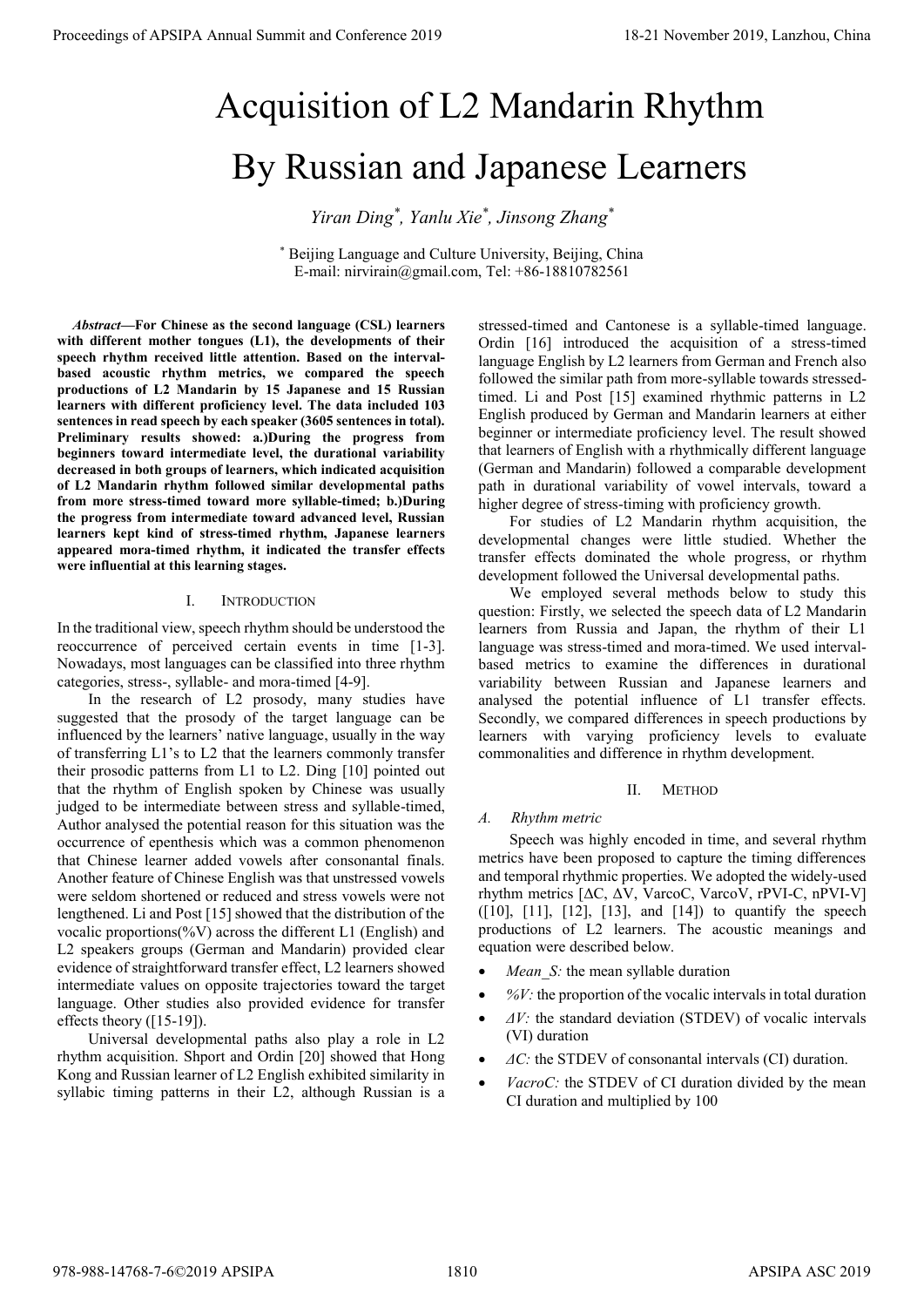$$
Vaccro C = \frac{100 * \Delta C}{mean C}
$$

- *VacroV:* the STDEV of VI duration divided by the mean VI duration and multiplied by 100
- *rPVI-C: t*he raw Pairwise Variability Index(PVI) for Cis

$$
rPVI = \frac{\sum_{k=1}^{m-1} |d_k - d_{k+1}|}{m-1}
$$

*nPVI-V:* the normalized PVI for Vis

$$
nPVI = 100 * \frac{\sum_{k=1}^{m-1} |d_k - d_{k+1}|}{(d_k + d_{k+1})/2}
$$

#### *B. Participants and materials*

Russian is considered as stress-timed rhythm[20,24], which has a higher standard deviation of consonantal intervals and relatively lower proportion of vocalic intervals; Japanese is classified as mora-timed rhythm[26], which has a lower standard deviation of consonantal intervals and very higher percentage of vocalic intervals, and the target language (here is Mandarin) is traditionally considered as syllable-timed language.

The data was selected from BLCU-SAIT speech corpus of non-native Chinese [21]. To make sure that materials were comparable and facilitated the metrics measurements with fewer pauses and hesitations, read speech was selected. Reading materials is 103 sentences for every speaker (1304 Chinese characters) which covers 96% syllable types and 97% tri-tone types. The data included 15 Russia learners and 15 Japanese learners of Mandarin (between 19 and 27 yrs. M = 23 yrs.) and 5 Chinese native speakers. All participants came from monolingual families, Russia and Japan learners' participants learned Mandarin as a foreign language through formal instruction in school. We used three levels to grade learners' proficiency. The evaluation of proficiency depended on four factors which were HSK (Chinese Proficiency Test), learning length in total, the period of residence in China and the performance in this recording. Detailed information of each proficiency level described below: Proceeding of APSIPA Annual Summit and Conference 2019<br>
Years C = 001 Year C = 001 Year C = 001 Year C = 001 Year C = 001 Year C = 001 Year C = 001 Year C = 001 Year C = 001 Year C = 001 Year C = 001 Year C = 001 Year C =

- Beginners: No HSK grade; Less than one-year learning length; recently came to China; Not good performance, hard to correct some misreads through many attempts. (unaccepted misreads: e.g. unexpected long pause, deletion, repeated correction which may jeopardize the alignment between speech and text. Deviations from native speakers' pronunciation were commonly accepted.)
- Intermediate: 3/4 HSK grade (corresponding to B1/2 Level of the Common European Framework of Reference (CEF)); 2-3 years learning length; have lived in China for one year; Good performance, easily correct most of the misreads in the second trial.
- Advanced: 6 HSK grade (corresponding to C2 Level of CEF); at least five years learning length; have lived in

China for more than three years; Excellent performance, produced most sentences correctly in the first trial.

## *C. Analysis*

Before computing rhythm metrics, We conducted the annotation in following two steps on Praat [22]: 1) phonetic segmentation of sentence into phonemes and 2) classification of phonemes into vowels and consonants.

In the first step, we adopted the HTK-based SAIT forcealigner to segment speech data into Initials and Finals (demisyllabic units in Mandarin phonology). The authors corrected automatic annotation manually as accurate as possible by referring to both visual and audio cues.

In the second step, according to traditional Mandarin phonology [23], an Initial is a consonant including (Aspirated) Stops; (Aspirated) Affricates; Nasals; Fricatives; Laterals(Besides, if there is no initial in a syllable, we call it a zero-initial). A Final may be a vowel, a diphthong, a triphthong, or nasalized vowel (which always changes format patterns of a principal vowel). The syllables type we selected in examinations was typical CV syllable where was predominant in Mandarin, and we treated Initials as C (consonant) and Finals as V (vowel).

The duration values were extracted with Praat scripts and the metrics mentioned before were then calculated [9].

### III. RESULT

The overview of the metrics averages was described in Table1;

Table1: Scores of rhythm metrics for L2 Japanese Mandarin (JC) with varying proficiency levels, L2 Russian Mandarin (RC) with different proficiency levels, And Native Mandarin (CC);

| Country &<br><b>Fluency level</b> | <b>SCORES</b> |      |                                                   |       |               |           |           |              |
|-----------------------------------|---------------|------|---------------------------------------------------|-------|---------------|-----------|-----------|--------------|
|                                   |               |      | Mean S $\triangle C^*100 \triangle V^*100$ VacroC |       | <b>VacroV</b> | $r$ PVI-C | $n$ PVI-V | $\gamma_0$ V |
| J <sub>P</sub>                    |               |      |                                                   |       |               |           |           |              |
| JC Beginner                       | 0.31          | 4.92 | 7.86                                              | 53.99 | 32.99         | 54.49     | 37.01     | 0.74         |
| <b>JC</b> Intermediate            | 0.28          | 3.97 | 6.03                                              | 44.00 | 31 20         | 43.56     | 31.97     | 0.71         |
| <b>JC</b> Advanced                | 0.24          | 3.38 | 4.60                                              | 42 18 | 28.31         | 38.08     | 27.40     | 0.70         |
|                                   |               |      |                                                   | RU    |               |           |           |              |
| <b>RC</b> Beginner                | 0.26          | 8.75 | 10.80                                             | 71 19 | 42.58         | 88 24     | 47.72     | 0.71         |
| <b>RC</b> Intermediate            | 0.20          | 5.28 | 7.31                                              | 50.48 | 35.12         | 57.13     | 40.09     | 0.70         |
| <b>RC</b> Advanced                | 0.18          | 4.01 | 5.82                                              | 48.55 | 32.73         | 45.43     | 36.37     | 0.68         |
|                                   |               |      |                                                   | CN    |               |           |           |              |
| СC                                | 0.20          | 3.08 | 4.00                                              | 40.89 | 31.76         | 33 29     | 34.64     | 0.65         |

The observation of Table1 showed that all metrics decreased with increasing proficiency, and also showed that the mean syllable duration of both groups decreased with proficiency growth. Because of the correlation of rate and those metrics, the rate-normalized metrics like Vacro and nPVI have been claimed to be more reliable. In the analysis procedure between proficiency levels, we excluded the raw  $\Delta C$  and  $\Delta V$ , but still used rPVI-c because of its particularity [9] and kept in mind the possible influence of speech rate.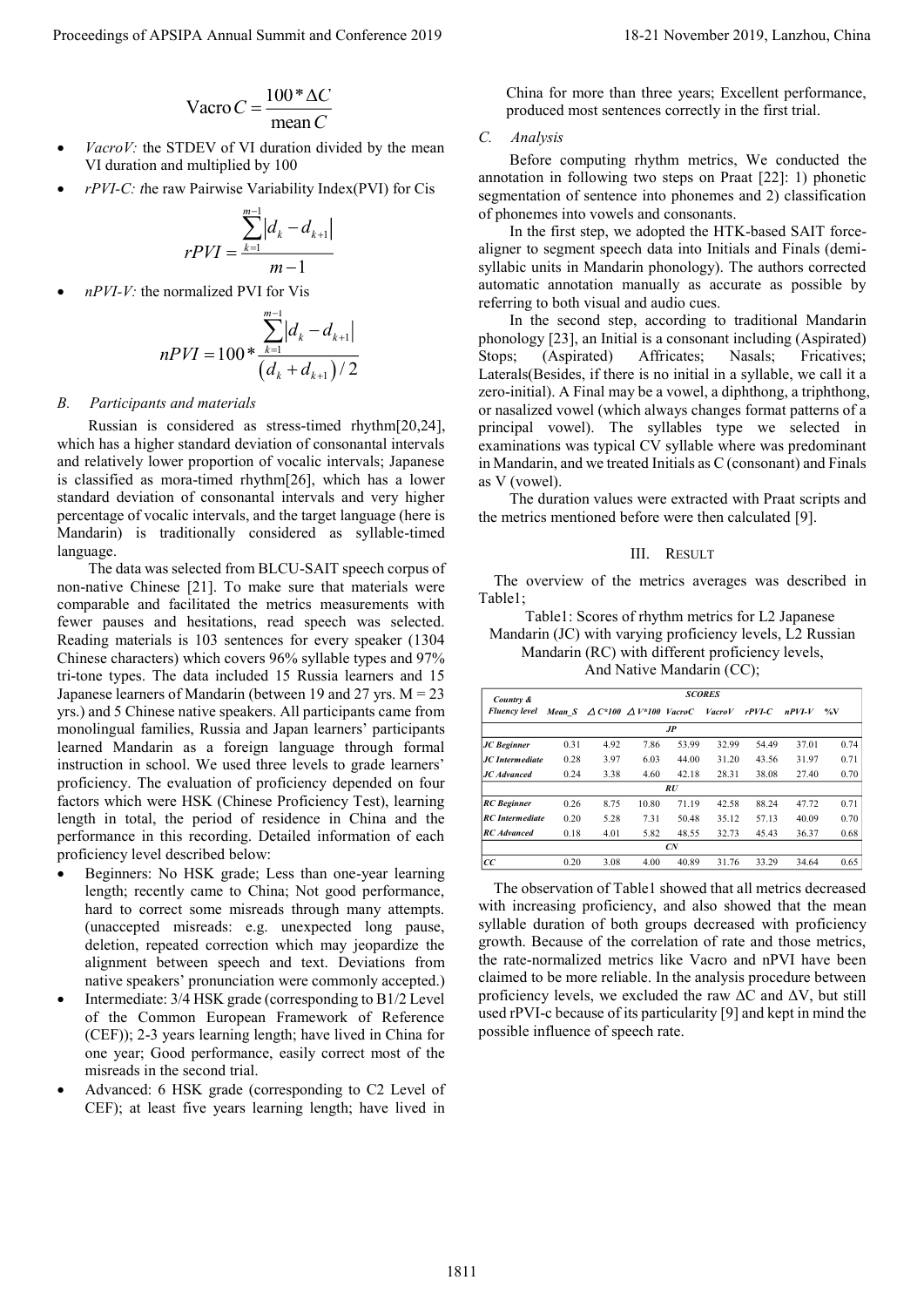

*Fig. 1: Values of VacroC in L1 Mandarin and L2 Mandarin produced by Japanese and Russian learners on different proficiency levels. Error bars stand for ±SE.*



*Fig. 2: Values of VacroV in L1 Mandarin and L2 Mandarin produced by Japanese and Russian learners on different proficiency levels. Error bars stand for ±SE.*



*Fig. 3: Values of rPVI-C in L1 Mandarin and L2 Mandarin produced by Japanese and Russian learners on different proficiency levels. Error bars stand for ±SE.*



*Fig. 4: Values of nPVI-V in L1 Mandarin and L2 Mandarin produced by Japanese and Russian learners on different proficiency levels. Error bars stand for ±SE.*

Fig. 1-4 presented the duration variability at three proficiency levels of both groups of the learner. Visual inspection of Figures revealed durational variations of Russian learners were consistently higher than Japanese and native speaker. It might indicate that Russian learner exhibited a higher degree of stress-timed in L2 Mandarin. Observation of Figure 1-4 also revealed that the durational variations in Japanese learners were relatively lower than Russian learner especially in vowel-related metrics, which were surprisingly even smaller than a native speaker at the intermediate and advanced levels. It might indicate the Japanese exhibited a degree of mora-timed in L2 Mandarin yet though they had already reached the advanced level.

## IV. DISCUSSION

This study set out to investigate rhythmic development at different proficiency levels in two different rhythmical languages to examine (a) the development of L2 Mandarin measured by various rhythm metrics. (b) Whether the findings can contribute to the L1 transfer hypothesis or whether they point toward a universal development path independent of the L1 backgrounds.

We found that raw and normalized metrics discriminated well between L2 proficiency levels for learners of both groups. We observed that variation in the duration of V and C intervals in L2 was higher on beginners' speech and lower in advanced proficiency level. Therefore we might conclude that rhythm in L2 Mandarin development had a similar path regardless of the L1 background. At the same time, we detected the differences in rhythmic patterns between different L1 groups, the differences of actual rhythmic patterns at a particular development stage revealed L1-specific peculiarities.

For starter, our result showed the changes of tempo, which displayed similarities with existing studies [16]. There were some specific things, occasionally the advanced L2 learners speak faster than intermediate and beginners, but a bit slower than native speakers. It was confirmed in the Japanese group. The mean syllable duration of Japanese L2 learners at advanced level was 0.24s, a little bit slower than native(0.20s) and faster than intermediate and beginners learners. Conversely, Russian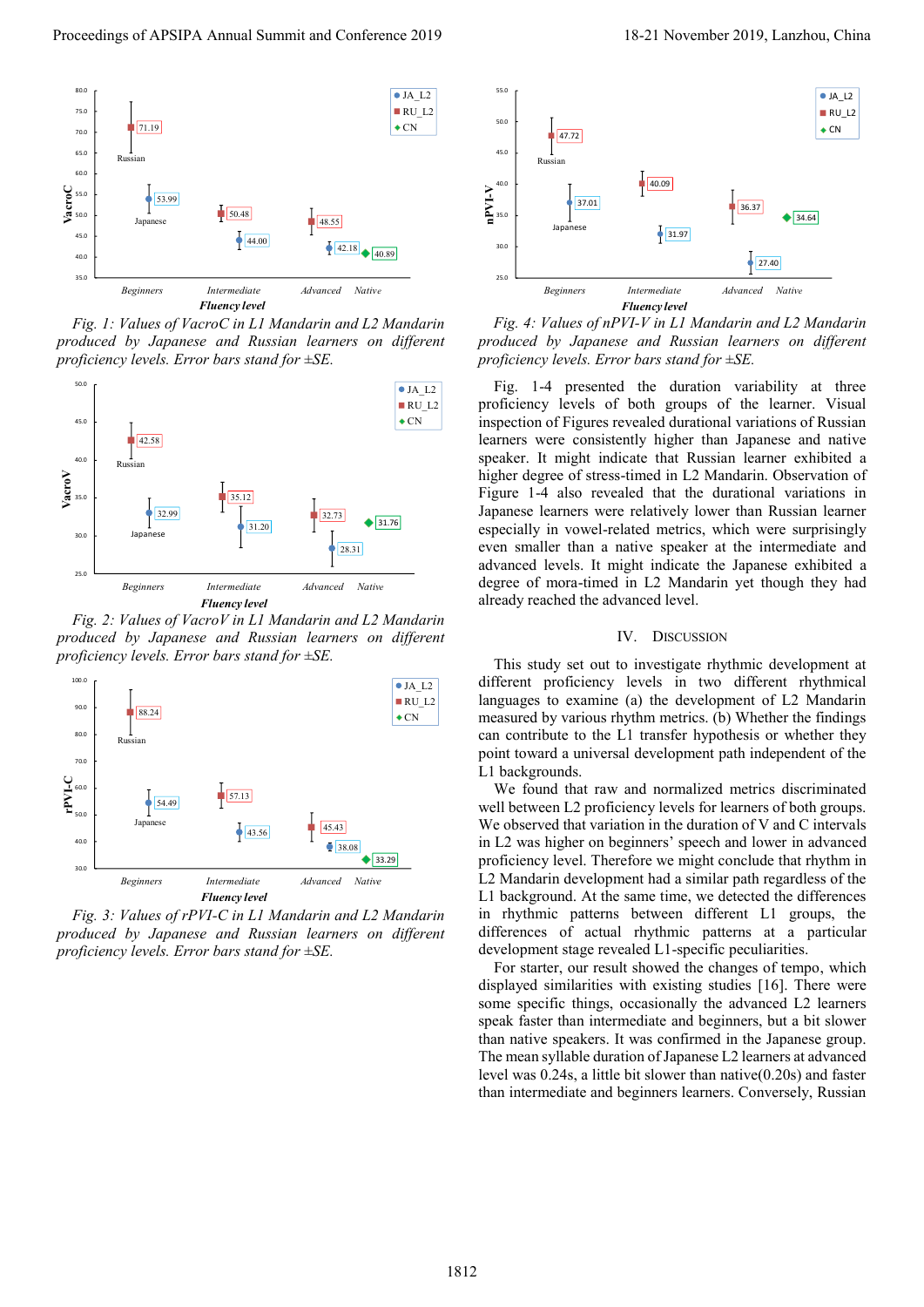learners showed a rapid speaking rate even faster than native speakers (0.20s) at the advanced level (0.18s). Mandarin is traditionally considered as a tonal language which means the native speakers will commonly pronounce the full length of initials and finals to ensure the full tonal information. As we known Russian is classified as a non-tonal language, learners unintentionally ignore the tonal information during production. With the increasing speak tempo as well as the appearances of slur and vowel reduction, it is not surprising to see the faster tempo than native speaker by advanced Russian learners.

The development of each rhythm metric in a certain development stage showed the influence of L1 was still prominent. At the scene of beginners, Russian learners at beginners level existed an extremely higher variation than Japanese learners and native speakers, particular in consonantrelated metrics (ΔC in Table1 VacroC rPVI-C in Figure), and it meant that Russian learner exhibited a higher degree of stress-timed at beginners level. We tried to figure out the possible reason for this phenomenon. The main syllable structure of Mandarin is CV type. The teaching experience showed Russian learners transfer their familiar syllable structure (e.g. CCVCC, CVC) from their L1 to L2 and pronounced the vowel and nasalized coda separately as well as pronouncing cacuminal initials separately which the duration of initials and finals with a nasalized vowel were commonly lengthened. We also observed the durational variability reduced rapidly during the progress from beginners to intermediate.

The result of Japanese learners of L2 Mandarin showed a lower durational variation compared to the Russian learners. Japanese does not have stress or vowel reduction, being a pitch accent language in which the accented vowel is not generally lengthened. It caused lower variabilities of consonantal and vocalic duration, all rhythmic metrics of V and C showed a relatively lower level of durational variations and even reached a lower durational variation in vowel-related metric (nPVI-V, VacroV) than native speakers at the progress of intermediate toward advanced. It meant L2 Mandarin produced by Japanese exhibited a degree of mora-timed. This phenomenon might indicate the L1 transfer also played a role in the intermediate and advanced level. The general difference between Japanese and Mandarin is the rhythm typology, and as a typical moratimed language, each mora has almost the same duration length. Firstly, in a cross-linguistic study, there is abundant evidence that listeners' preferred word-segmentation strategy which may reflect the rhythm of their native language [26, 27], even if the speaker is completely fluent (but not native) in another language. A similar result in daily teaching experience, we found the distinction between single and compound finals seems harder for normal Japanese learners. The Japanese learner always misapplied the reduction or lengthening strategy, by reducing the duration of initials or lengthening finals to keep the syllable sounds equal, which was more common in advanced learners who have already mastered the manner of articulation and phonology knowledge of neutral tone. The production of L2 speech will sound hasty like mora-timed rhythm. In future teaching, the teacher should emphasize the **Proceedings of APSIPA Annual Summit and Conference 2019 1812.** The November 2019 1813 1822 and the November 2019 1813 and the November 2019 1813 and the November 2019 and Conference 2019 and Conference 2019, Lanzhou, Chi

durational variation of neutral and compound finals of Mandarin. It will help learners to overcome mora-timed features in their speech. The metrics showed the effectiveness to monitor the developmental changes of rhythmic patterns during the progress. If there are in-time feedbacks, it will facilitate the learners to product near-native rhythm.

The results of our study complement the view that L2 rhythm development is fundamentally multi-system [15]. The characteristic rhythm of a language is the product of several systemic properties like syllable structure, vowel reduction or final lengthening because these properties are acquired at different stages in the L2 developmental process, so those properties could be variably affected by L1 transfer or followed universal development paths. Our result showed the acquisition of L2 Mandarin by different L1 learners followed similar developmental paths, from more stress-timed toward more syllable-timed rhythm as the proficiency increased. But the transfer effects were still influential when learners have already reached high proficiency, and their productions still exhibited kind of their L1 rhythmic features.

### V. CONCLUSION

In this investigation, we employed the wildly-used rhythmic metrics to investigate native Mandarin, L2 Japanese Mandarin, and L2 Russian Mandarin with comparable reading materials. Our results showed a similar development path of L2 Mandarin rhythm by Russian and Japanese learners that the learners of both groups started with comparably high values and progressed toward low L1 target language values as their proficiency level increased. We also revealed the differences in the certain development stage of each group of learners. These findings reflected the interaction of universal constraints as well as L1 transfer effects on L2 rhythm acquisition. Our results support and complement the multisystem nature of L2 prosodic acquisition in rhythm aspect and can be employed for the teaching of acquisition of near-native rhythm for teachers, for proficiency evaluation as an assistant descriptor in related test and for CAPT developers.

### ACKNOWLEDGEMENT

This study was supported by Advanced Innovation Center for Language Resource and Intelligence (KYR17005), the Fundamental Research Funds for the Central Universities (16ZDJ03, 18YJ030006, 19YXC126), and the project of "Intelligent Speech technology International Exchange". Jinsong Zhang is the corresponding author.